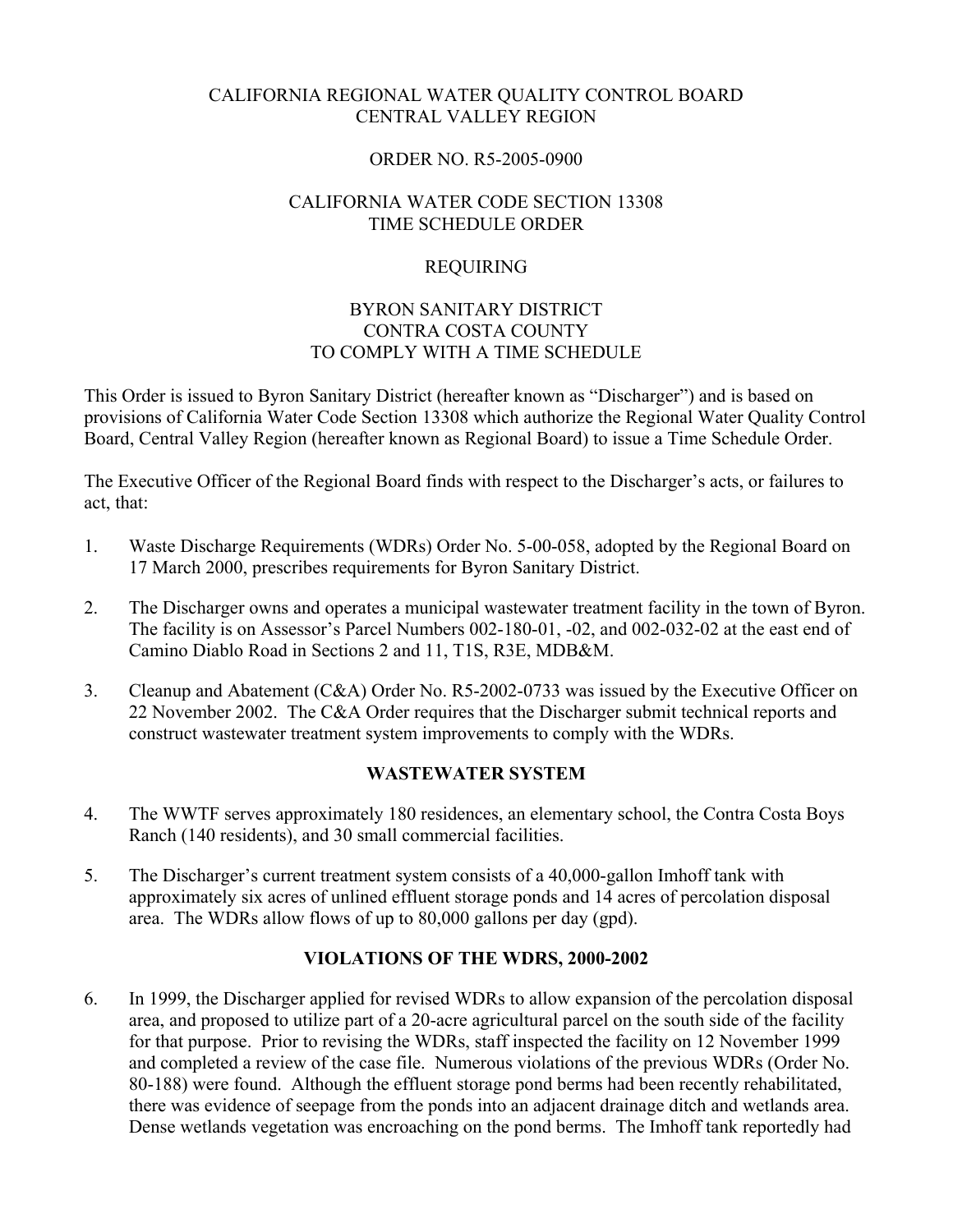not been pumped in over ten years and solids had accumulated to the point of significant system bypass. The facility fence was in poor repair and duck decoys were observed floating in the effluent storage ponds. A flow meter had only recently been installed, but limited data showed that the daily influent flows were far in excess of the plant's permitted capacity. Based on sporadic groundwater monitoring data, the shallow water table, and neighboring wetlands area, staff was also concerned about groundwater quality impacts.

- 7. Accordingly, the Provisions of Order No. 5-00-058 included a schedule for submittal of technical and monitoring reports to document the Discharger's progress in assessing potential water quality impacts and implementing facility and operational improvements as needed to prevent those impacts.
- 8. Between adoption of the current WDRs in March 2002 and adoption of the C&A Order in October 2002, there were several violations, including spills and threatened spills due to inadequate storage/disposal capacity and pond berm maintenance. Additionally, there were numerous violations due to the Discharger's failure to submit monitoring reports and inadequate monitoring reports. The entire history is found in the Findings of C&A Order No. R5-2002-0733 and are summarized below.
- 9. On 23 June 2000, Regional Board staff issued a Notice of Violation (NOV) to the Discharger for failure to submit the Environmental Mitigation Report for the new effluent disposal area and failure to submit monthly monitoring reports since adoption of the WDRs.
- 10. On 11 October 2000, the Executive Officer directed the Discharger to provide an Interim Budget Estimate and Financing Plan pursuant to Section 13267 of the California Water Code. This request was based on the Discharger's statements about lack of funds to perform routine maintenance, repairs, monitoring, and capital improvements. No response was received.
- 11. On 24 April 2001, the Executive Officer issued a second request for reports pursuant to Section 13267 of the California Water Code for failure to submit monthly monitoring reports, quarterly monitoring reports, the final Environmental Mitigation Report, the Interim Budget Estimate and Financing Plan, and certification of the Discharger's formal adoption of the plan. No response was received.
- 12. On 29 May 2001, the Executive Officer issued an Administrative Civil Liability (ACL) Complaint for failure to comply with the 24 April 2001 Section 13267 letter. The Discharger and the Executive Officer subsequently settled the ACL Complaint with the Discharger's payment of \$5,000 and submittal of the reports listed in the Settlement Agreement.
- 13. The assessment of groundwater and surface water quality impacts presented in the Wastewater Facilities Plan indicated that the WWTF has degraded groundwater and surface water quality with respect to nitrogenous compounds and coliform bacteria. Due to naturally occurring saline groundwater, there does not appear to be any degradation of groundwater or surface water caused by discharge of total dissolved solids in the wastewater. Based on this assessment, the report recommended improvements to the existing facility that included stabilizing the effluent storage pond levees, lining the effluent storage ponds, converting them to aerobic stabilization ponds, and constructing a disinfection system.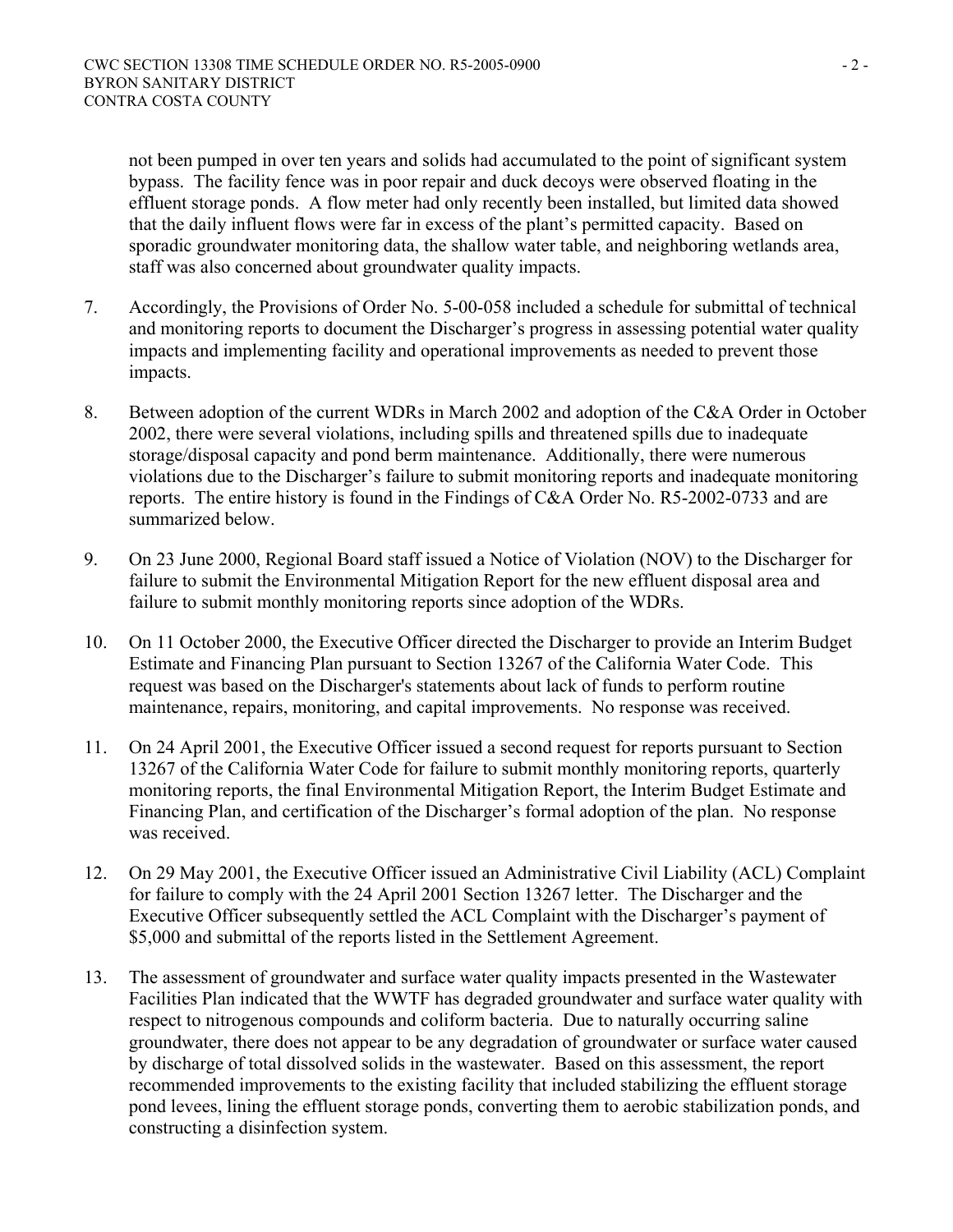- 14. On 19 November 2001, Regional Board staff transmitted comments on the Interim Budget Estimate and Financing Plan and the Wastewater Facilities Plan. Staff expressed concern that the District's budget showed a deficit for 2002, and did not project expenses and income through 2004 as requested. The letter requested that the comments be addressed by 30 December 2001.
- 15. On 21 December 2001, the Discharger submitted a response to staff's comments on the Wastewater Facilities Plan and requested additional time to address all comments on the Interim Budget Estimate and Financing Plan. The letter stated that the requested information would be provided by 30 January 2002. The additional information was never received.
- 16. On 21 August 2002, staff met with the Discharger and its new consultant. The history of WDRs violations and current compliance status were discussed at length. The Discharger proposed to prepare a revised Wastewater Facilities Plan and proceed from there using the State Revolving Fund Loan Program as the funding source for the project. The Discharger agreed that a Cleanup and Abatement Order should be used to formalize the scope and schedule of tasks leading to completion of the facility improvements.

# **VIOLATIONS OF THE CLEANUP AND ABATEMENT ORDER**

- 17. Due to failure to comply with the WDRs, C&A Order No. R5-2002-0733 was signed by the Executive Officer on 22 November 2002. The C&A Order required the Discharger to comply with WDRs No. 5-00-058, and to submit technical reports demonstrating the Discharger's efforts to plan, design, and implement facility improvements needed to protect water quality. Specifically, the following submittals were required:
	- a. A Wastewater Facilities Plan Project Report for the proposed wastewater system prepared in accordance with State Revolving Fund Policy by 15 January 2003.
	- b. A draft environmental document prepared pursuant to the California Environmental Quality Act (CEQA) by 15 May 2003.
	- c. Improvements design documents equivalent to 50 percent plans and specifications approved by the State Revolving Fund (SRF) Loan Program and a copy of the Preliminary SRF Loan Commitment for the project by 30 August 2003.
	- d. A complete Report of Waste Discharge (RWD) for the improved wastewater treatment facility by 30 September 2003.
	- e. A copy of the certified Negative Declaration or other applicable CEQA document by 30 September 2003.
	- f. A copy of the Final Revenue Program submitted to the SRF Loan Program by 30 December 2003.
	- g. A copy of the Authority to Award letter from the SRF Loan Program and the Notice to Proceed issued to the contractor selected for construction of the facilities improvements by 28 February 2004.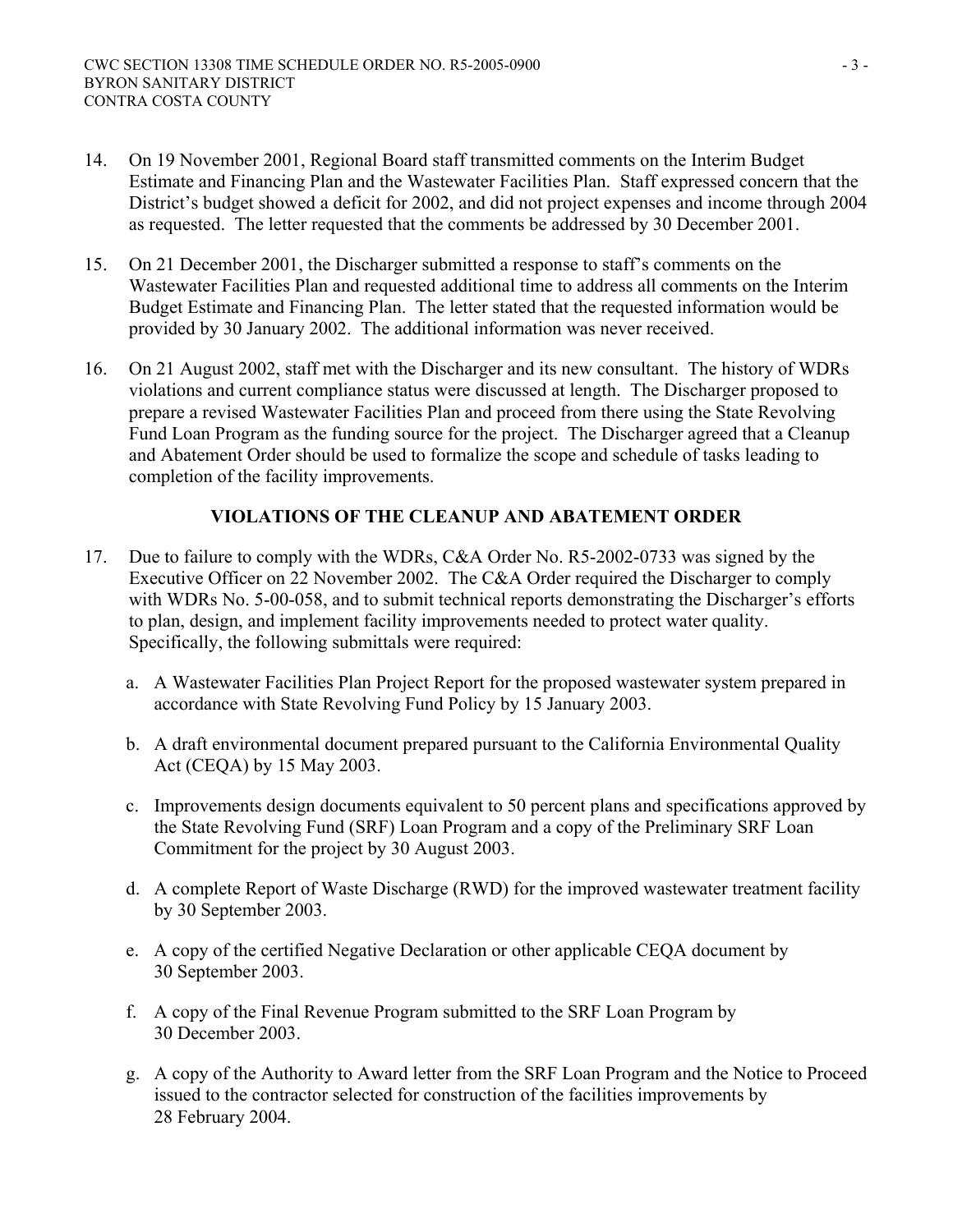- h. A Wastewater System Construction Status Report by the 30<sup>th</sup> of the each month until construction is complete.
- i. A letter certifying that construction is complete and startup testing of the system is imminent by 30 September 2004.
- j. A letter certifying that startup testing and operator training are complete, and that the wastewater system is fully operational By 30 October 2004.
- 18. The Discharger has submitted some of the technical reports required by the C&A Order but has failed to implement recommendations contained in the reports to improve the wastewater treatment system. The following details events since issuance of the C&A Order.
- 19. C&A Order Task No. 1 requires that the Discharger submit a Wastewater Facilities Plan Project Report by 15 January 2003. On 15 January 2003, the Discharger submitted a report entitled "Wastewater Feasibility Study Supplement", which presented a revised assessment of facilities improvements options. The report indicated that the Discharger had opted to connect the Byron Sanitary District to the Discovery Bay Community Services District (DBCSD) facility, pending the approval of the DBCSD board of directors. The report stated that the Discharger would pursue construction of a new wastewater treatment facility at the existing site if the DBCSD board did not approve the connection and would comply with the schedule set forth in the C&A Order.
- 20. On 2 May 2003, the Discharger informed staff that negotiations with DBCSD were not yet completed, and requested extension of the CEQA document deadline until DBCSD made a final decision.
- 21. On 17 June 2003, the Discharger submitted a *Status Report*, which detailed Byron Sanitary District's efforts to pursue an agreement with DBCSD for wastewater treatment and disposal. The Discharger reported that DBCSD would not commit to the buy-in cost for BSD customers until DBCSD completed its negotiations with a developer, which were ongoing.
- 22. On 26 June 2003, staff issued a NOV for failure to submit the draft environmental document for the project, which was due on 15 May 2003. Staff noted that the Discharger delayed the planning and design process to hold additional public meetings to address concerns expressed by its customers, and had diligently pursued securing the DBCSD agreement. Therefore, staff agreed not to recommend enforcement of the deadlines in the Cleanup in Abatement Order as long as BSD actively pursued the project and diligently attempted to resolve any issues that arise. The NOV requested that the Discharger submit a monthly Cleanup and Abatement Status Report to document all efforts to secure funding and an agreement and an estimated schedule for submittal of the environmental document and the State Revolving Fund Loan Commitment.
- 23. On 14 August 2003, the Discharger requested that the Regional Board relieve Byron Sanitary District (BSD) of essentially all monitoring requirements, stating that the financial burden of monitoring and reporting was too high. On 8 September 2003, the Executive Officer issued Revised MRP No. 5-00-058, which incorporated revisions to reduce the frequency of certain monitoring and reduce the number of analytical tests required.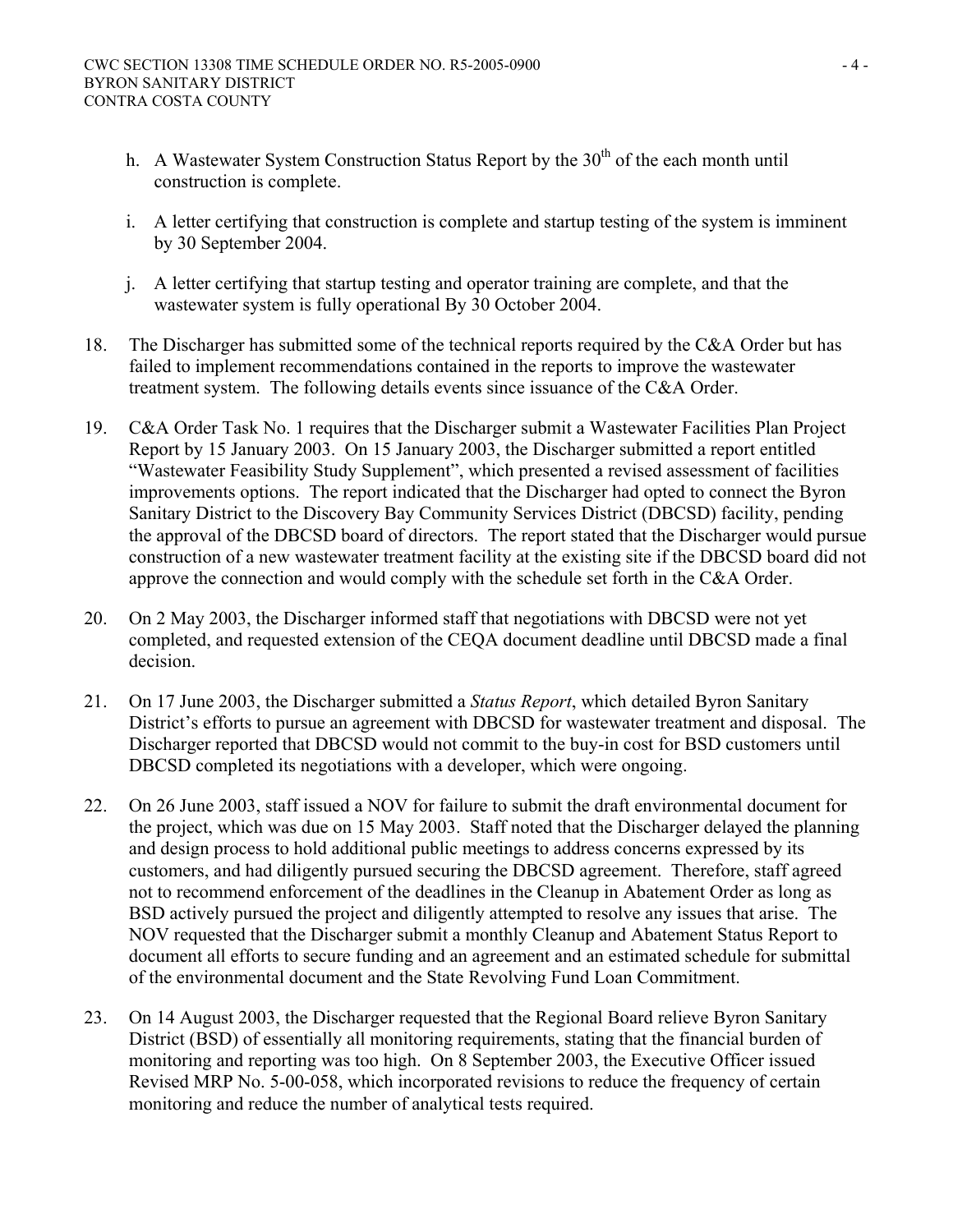- 24. On 15 August 2003, the Discharger submitted the August Monthly C&A Order Status Report, which indicated that DBCSD would not provide wastewater treatment services to BSD's customers and that BSD had decided to continue operating a wastewater treatment facility at the current site. The Discharger requested additional time to perform a pilot test of solar-powered evaporator units to determine whether enhanced evaporation might be used to minimize the size and cost of lined treatment/disposal ponds.
- 25. On 8 September 2003, staff responded to the status report, stating that the Discharger must proceed in a timely manner to comply with the C&A. Staff noted that the proposed pilot test was acceptable, but that it would further delay compliance, which was neither necessary nor appropriate. The Discharger was asked to submit a C&A Order Status Report specifying proposed submittal dates for the revised Wastewater Facilities Plan, environmental document, and design documents by 15 October 2003.
- 26. On 3 November 2003, staff commented on the 15 October status report and proposed compliance plan. The proposed schedule included a six-month pilot test of solar-powered evaporator units and compliance with the last task of the C&A Order by November 2005, approximately one year behind schedule. While noting that staff cannot grant a formal extension to the C&A, staff again agreed to forego recommending enforcement with regard to the remaining tasks of the C&A Order if the Discharger complied with the following schedule:
	- a. Submit a report certifying that the evaporation units have been installed in the treatment ponds by 30 January 2004.
	- b. Submit the geotechnical engineer's report that presents specific design recommendation for pond berm rehabilitation and pond lining systems by 30 March 2004.
	- c. Submit the pilot test results and a revised Wastewater Facilities Plan by 30 August 2004.
- 27. On 18 February 2004, the Discharger submitted a letter certifying that the evaporation units were installed on 11 February 2004. The submittal was nineteen days late.
- 28. In a 16 April 2004 status report, the Discharger informed staff that it was in the process of retaining a consultant to complete the geotechnical engineer's report.
- 29. On 1 March 2004, the Discharger reported that one of the wastewater ponds was leaking into the neighboring wetlands area. According to the written spill report, which was received on 29 March 2004, the leak was repaired shortly after it was discovered.
- 30. On 9 May 2004, the Discharger reported another leak due to a rodent hole in the same pond. The written spill report, received on 17 May 2004, stated that the leak was quickly repaired.
- 31. On 4 August 2004, staff met with the Discharger to discuss C&A Compliance issues. The Discharger informed staff that the pilot test results were not promising, and that the Discharger would probably proceed with planning for a new package treatment plant at the existing site. The Discharger questioned the need for the geotechnical report and indicated that the District Board had not yet approved a contract for the work. Staff reminded the Discharger that the geotechnical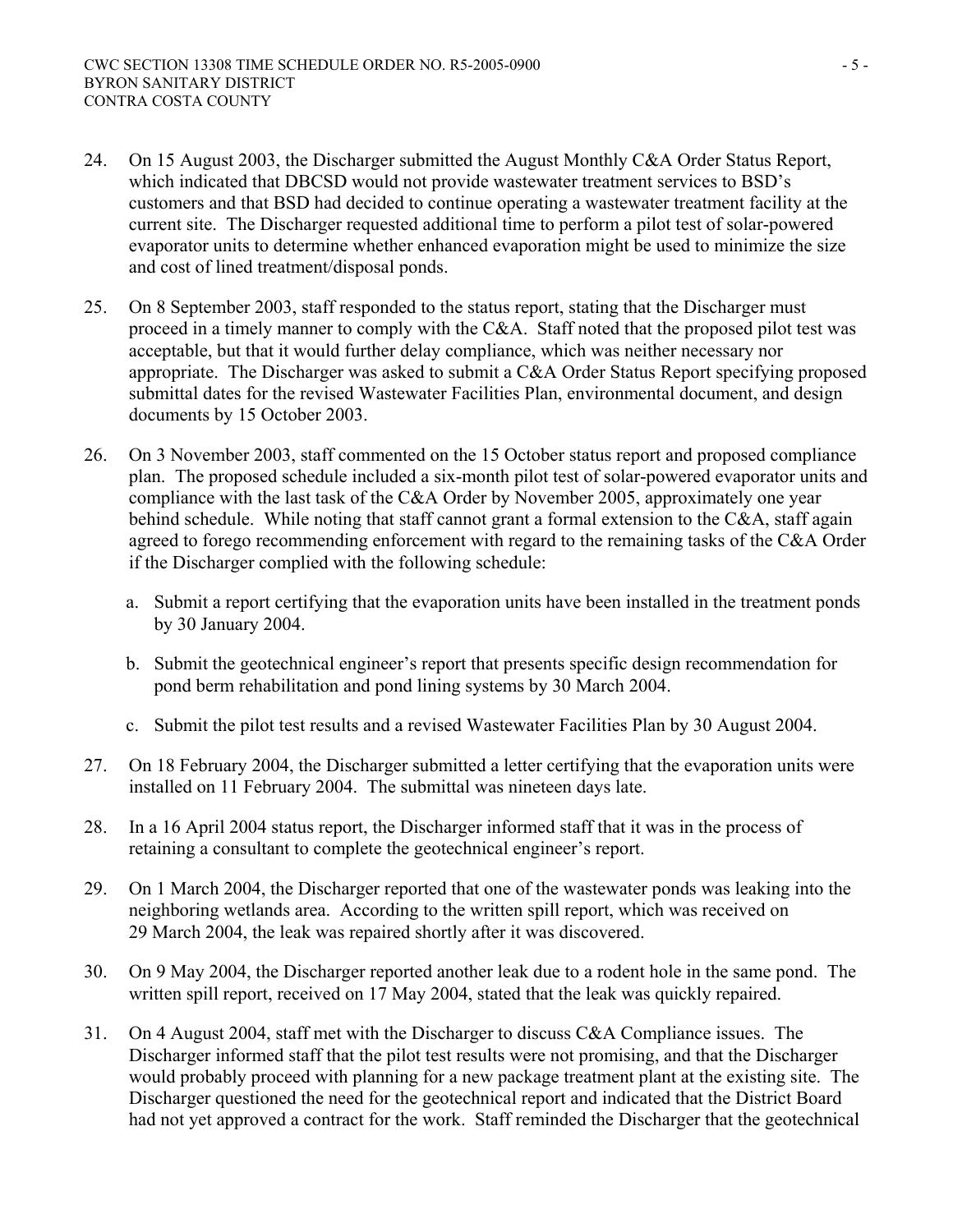report was overdue and was required to complete the Wastewater Facilities Plan, which was due on 30 August 2004.

- 32. On 4 August 2004, the Discharger submitted a request for a grant under the State Water Resources Control Board's Small Community Grant Program.
- 33. The Discharger's August 2004 Monthly Monitoring Report stated that a geotechnical engineer had been retained and that a report would be submitted by the end of September 2004. A preliminary geotechnical engineer's report was submitted on 29 November 2004 (243 days past due). The Wastewater Facilities Plan has not been submitted, and is currently 128 days past due.
- 34. On 11 November 2004, the Discharger's consultant transmitted a request to further reduce the monitoring frequency for the wastewater treatment system to every other month. The consultant reported that the Discharger believes its annual monitoring costs are a financial burden. The consultant reported that annual monitoring costs are \$14,400 (\$2,924 for quarterly monitoring and reporting and \$336 for monthly monitoring for months when quarterly monitoring tasks are not performed).
- 35. In summary, the Discharger's facility needs major improvements to ensure compliance with the WDRs and to protect water quality. The Discharger will require financial assistance in the form of loans and/or grants to construct those improvements. The Discharger has attempted to proceed with planning, funding, and design of those improvements, and certain aspects of the project have been delayed through circumstances beyond the Discharger's control. However, since DBCSD informed the Discharger that it would not allow connection to its wastewater treatment facility, the Discharger has failed to proceed in a timely manner with an alternate plan of action to comply with the C&A Order and WDRs. It has been four years since the Discharger knew of the need for facility improvements, but no significant progress has been made. The facility continues to degrade groundwater quality and pose a threat to surface water quality. In addition, the Discharger's financial stability is uncertain and, by the Discharger's own admission, it lacks the will to increase user fees sufficiently to support adequate monitoring, operation and maintenance, and reasonable consulting fees for technical assistance in planning, funding, and design of the needed improvements.

# **OTHER ISSUES**

36. Discharge Specification B.1 limits the average dry weather influent flow to 80,000 gallons per day. Because the Discharger could not provide accurate historical flow data for the facility when staff was preparing the updated WDRs in 2000, the flow limitation was selected to allow the Discharger to continue receiving waste from existing customers and to accommodate minimal growth. However, the flow limitation was based in part on Finding No. 13 of the WDRs, which states:

> *"Percolation rates in the evaporation/percolation ponds have decreased…due to bypass of solids from the Imhoff tank over an extended period. The Discharger proposes to drain the ponds, reconfigure them and renovate the levees".*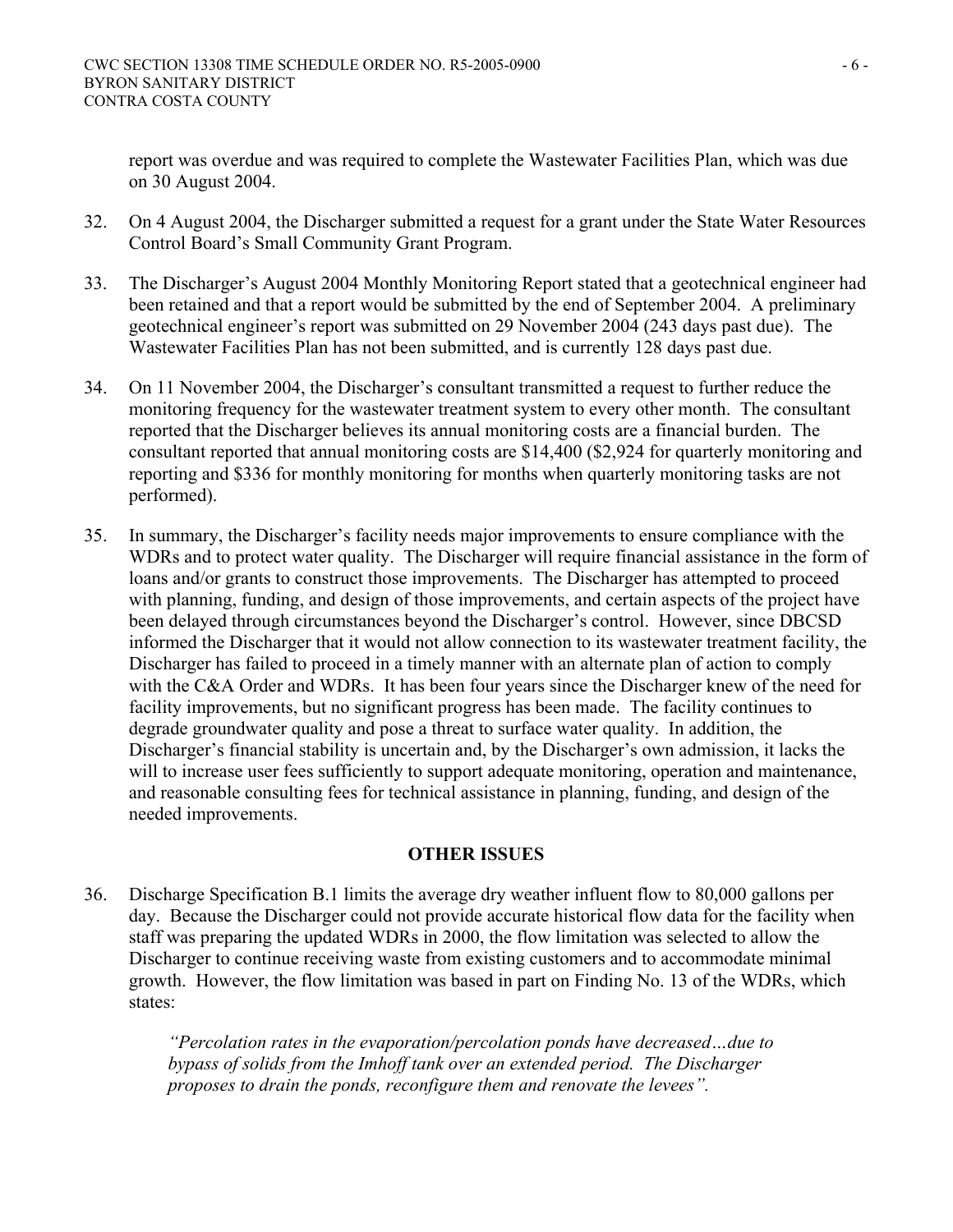The Discharger has not completed any pond rehabilitation that would improve percolation rates, and the Imhoff tank continues to be loaded beyond its capacity to properly settle solids that promote pond clogging.

- 37. Since January 2003, reported monthly average influent flows at the facility have ranged from 45,000 gpd to 99,000 gpd. Beginning in January 2004, monthly average flows routinely exceeded the flow limitation. However, monthly monitoring reports for the months of April through July 2004 noted that the flow meter appeared to be malfunctioning and overstating flows, and that the meter would be repaired or replaced.
- 38. After recalibration and testing, the Discharger replaced the flow meter in August 2004. No flow data were reported for August 2004, and the reported flow for October 2004 was 69,000 gpd. Because of the questionable flow data for most of the 2004 dry weather season, it is unknown whether the Discharger is in compliance with the flow limitation set forth in the WDRs. However, wet weather monthly average flows had increased to above 80,000 gpd before the flow meter problems occurred, and there may be significant inflow and infiltration due to the high water table.
- 39. On 6 July 2004, staff responded to the Discharger's request to review a proposed new service connection. The connection was intended to serve a church with a school and public assembly facilities and would require that the property be annexed into the Discharger's district before the service connection can be made. Because it was unclear whether the Discharger was violating its flow limitations, staff requested that the Discharger monitor flows for at least two months after correction of the flow measurement problem before deciding whether there was sufficient capacity to allow the increased service to the church. Prior to installing the new flow meter, the Discharger issued a "will-serve" letter to the church. It is not known whether the LAFCO has approved the annexation.
- 40. On 5 August 2004, Contra Costa County Planning Commission staff informed Regional Board staff of plans to extend rapid transit serve to the Byron area. The project would involve adding a light rail system utilizing existing railroad tracks to connect commuters to the Pittsburg BART station, and would allow new commercial development near the stations (one of which would be served by the Discharger's facility). County staff asked Regional Board staff's opinion of the Discharger's ability to accommodate additional growth. Staff informed the County of the ongoing compliance issues and concerns about the facility, and suggested that no project be approved that would impact the Discharger's ability to comply with the WDRs.
- 41. Based on concerns about available wastewater storage and disposal capacity and the apparent growth pressure within the Discharger's service area, it is appropriate to impose penalties for exceeding the flow limitation imposed by the WDRs, as restructured under this Order.

# **REGULATORY CONSIDERATIONS**

42. As a result of the events and activities described in this Order, the Regional Board finds that the Discharger has caused or permitted waste to be discharged in such a manner that it has created, and continues to threaten to create, a condition of pollution or nuisance. The Regional Board also finds that the Discharger is discharging waste in violation of WDRs Order No. 5-00-058 (as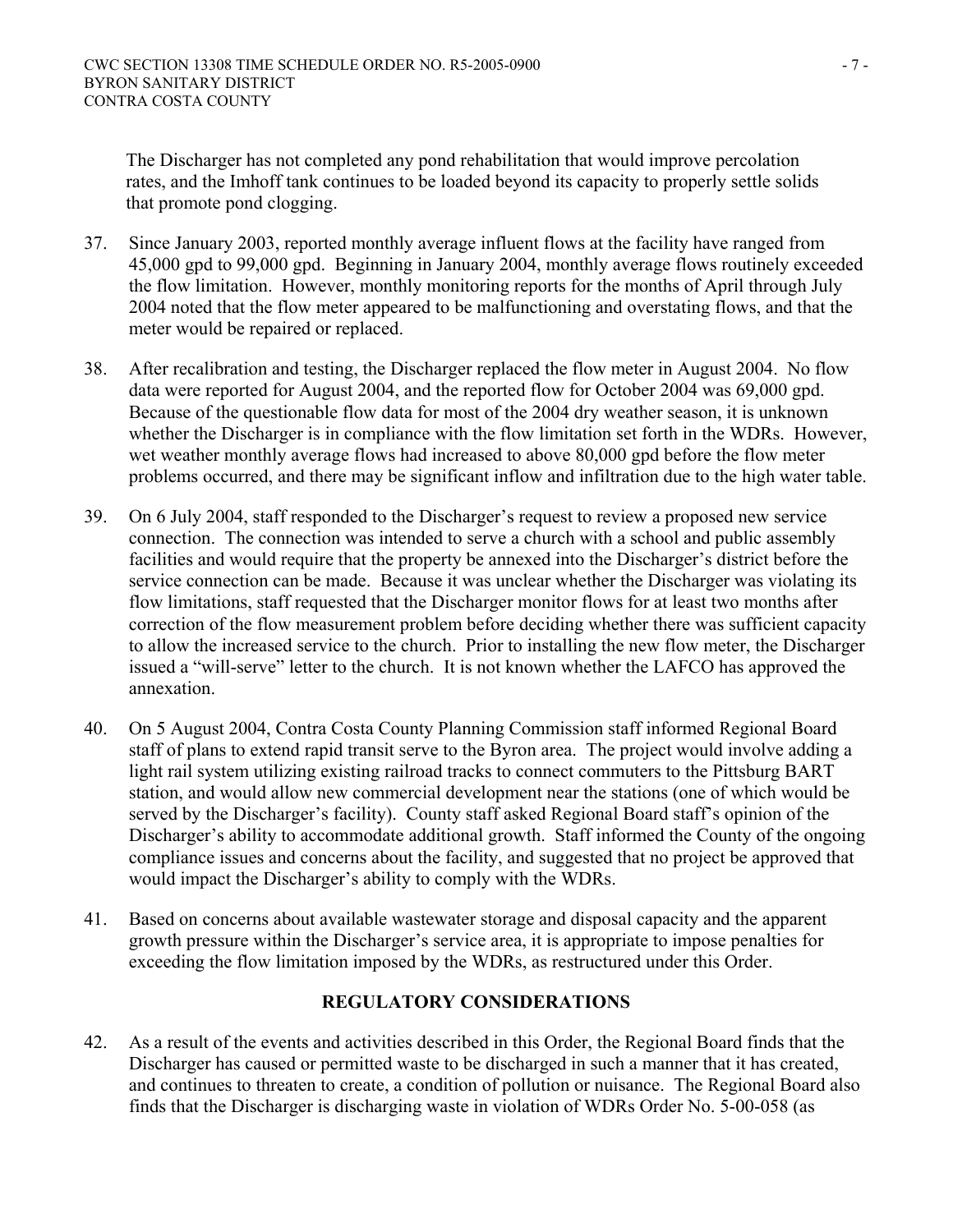described in Findings 6 through 16), in violation of C&A Order No. R5-2002-0733 (as described in Findings 17 through 42), and threatens to violate the flow limitations of the WDRs.

- 43. The Regional Board's Water Quality Control Plan (Fourth Edition) for the Sacramento River and San Joaquin River Basins (Basin Plan) designates beneficial uses, includes water quality objectives to protect the beneficial uses, and includes plans to implement the water quality objectives.
- 44. Surface water drainage is to the Sacramento/San Joaquin River Delta. The beneficial uses of the Sacramento/San Joaquin River Delta are municipal and domestic supply; agricultural supply; industrial service supply; water contact recreation; non-contact water recreation; warm and cold freshwater habitat; migration of aquatic organisms; spawning, reproduction and/or early development; wildlife habitat; and navigation.
- 45. The beneficial uses of the groundwater beneath the site are municipal and domestic supply, agricultural supply, industrial service supply, and industrial process supply.
- 46. Section 13267(b) of the California Water Code states: " In conducting an investigation specified in subdivision (a), the regional board may require that any person who has discharged, discharges, or is suspected of having discharged or discharging, or who proposes to discharge waste within its region, or any citizen or domiciliary, or political agency or entity of this state who has discharged, discharges, or is suspected of having discharged or discharging, or who proposes to discharge, waste outside of its region that could affect the quality of waters within its region shall furnish, under penalty of perjury, technical or monitoring program reports which the regional board requires. The burden, including costs, of these reports shall bear a reasonable relationship to the need for the report and the benefits to be obtained from the reports. In requiring those reports, the regional board shall provide the person with a written explanation with regard to the need for the reports, and shall identify the evidence that supports requiring that person to provide the reports."
- 47. The Discharger owns and operates the facility subject to this Order. Monitoring reports and other technical reports are necessary to determine compliance with the Waste Discharge Requirements and with this Order.
- 48. Section 13308(a) of the California Water Code (CWC) provides that: "If the regional board determines there is a threatened or continuing violation of any cleanup and abatement order, cease and desist order, or any order issued under Section 13267 or 13383, the regional board may issue an order establishing a time schedule and prescribing a civil penalty which shall become due if compliance is not achieved in accordance with that time schedule."
- 49. Section 13308(b) of the CWC provides that: "… The amount of the penalty may not exceed ten thousand dollars (\$10,000) for each day in which violation occurs."
- 50. This Time Schedule Order is issued in accordance with Section 13308 of the California Water Code and establishes a time schedule for compliance and civil penalties for violation(s) of the Time Schedule Order.
- 51. The penalties allowed under CWC Section 13308 are specified below for the tasks required to attain compliance with C&A Order No. R5-2002-0733 and WDRs No. 5-00-058. A lesser amount would not provide the incentive to make improvements to the wastewater system necessary to achieve compliance. The specified civil penalty amounts are not intended to punish or redress previous violations. Issuance of this Order does not preclude the Board from adopting a future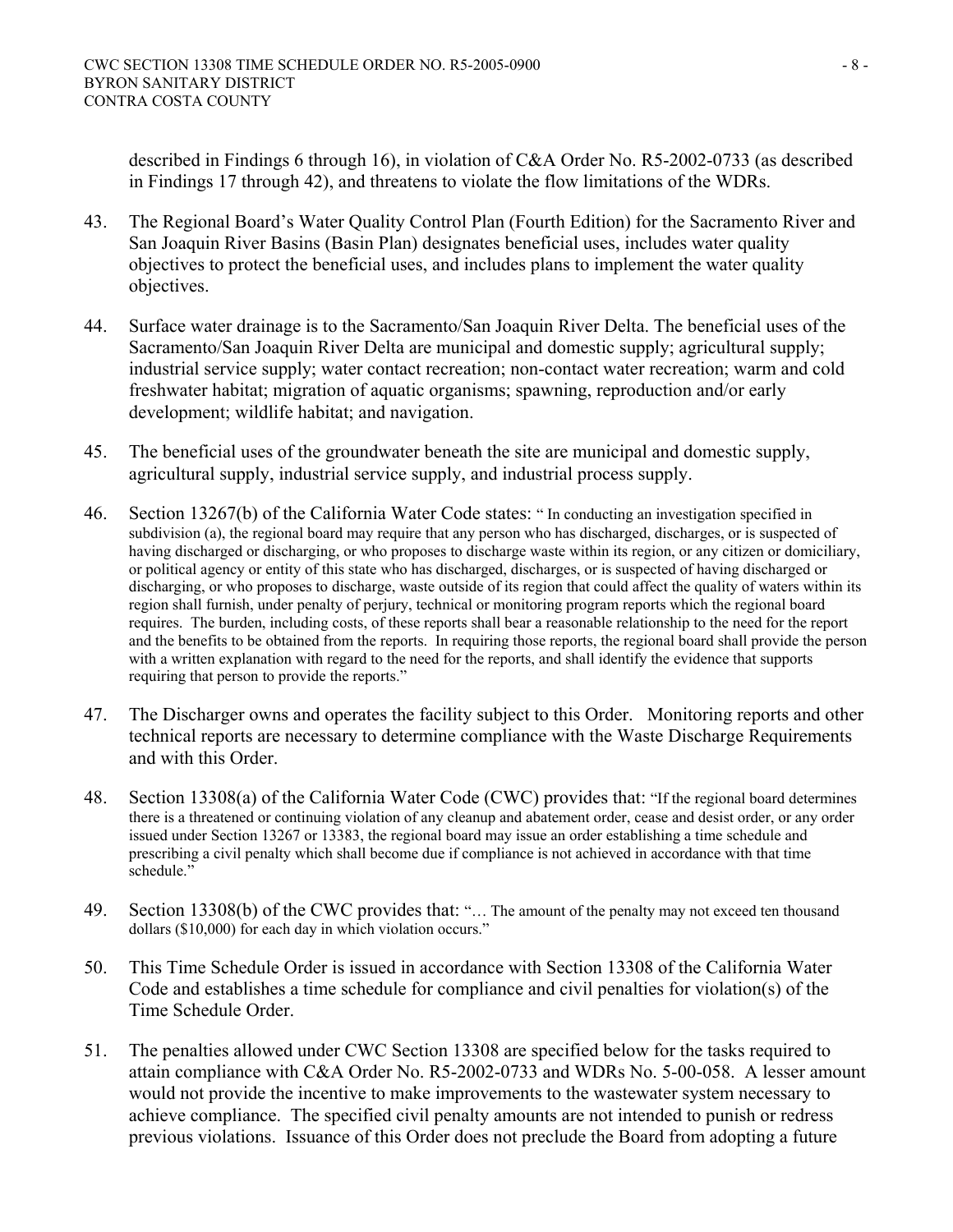order assessing civil liability or penalties for the violations of C&A Order No. R5-2002-0733 and WDRs No. 5-00-058 that occurred prior to adoption of this Time Schedule Order, or that are not addressed in this Order.

- 52. In accordance with California Water Code section 13308(c), if the Executive Officer determines that the Discharger has failed to comply with the time schedule contained in this Order, the Executive Officer may issue a complaint pursuant to CWC Section 13323(a) alleging the violation(s) of the time schedule and setting forth the amount of civil penalty due under this Order. The Discharger may either pay the civil penalty or request a hearing before the Regional Board.
- 53. The issuance of this Order is an enforcement action by a regulatory agency and is exempt from the provisions of the California Environmental Quality Act, pursuant to Section 15321(a)(2), Title 14, California Code of Regulations.
- 54. Any person affected by this action of the Regional Board may petition the State Water Resources Control Board to review the action in accordance with Section 2050 through 2068, Title 23, California Code of Regulations. The petition must be received by the State Water Resources Control Board, Office of Chief Counsel, P.O. Box 100, Sacramento, CA, 95812-0100, within 30 days of the date on which the Regional Board action took place. Copies of the law and regulations applicable to filing petitions are available at www.swrcb.ca.gov/water\_laws/index.html and also will be provided upon request.

**IT IS HEREBY ORDERED** that, pursuant to Sections 13308 and 13267 of the California Water Code, Byron Sanitary District, its agents, successors, and assigns, shall in accordance with the following tasks and time schedule, implement the following measures and the facility upgrades required to ensure longterm compliance with WDRs No. 5-00-058, or any revisions to those WDRs.

Any person signing a document submitted under this Order shall make the following certification:

*"I certify under penalty of law that I have personally examined and am familiar with the information submitted in this document and all attachments and that, based on my knowledge and on my inquiry of those individuals immediately responsible for obtaining the information, I believe that the information is true, accurate, and complete. I am aware that there are significant penalties for submitting false information, including the possibility of fine and imprisonment."* 

- 1. **At least 60 days prior to approving any new sewer connection**, the Discharger shall submit a water balance demonstrating that the facility has adequate treatment, storage, and disposal capacity to accommodate the flow, and that the increased flow will not cause any violations of WDRs Order No. 5-00-058. Service shall not be granted until the Executive Officer expressly approves the water balance. Failure to comply with this limitation shall result in a penalty of \$5,000 for each new equivalent dwelling unit (EDU) connection.
- 2. By **27 April 2005**, the Discharger shall submit a *Wastewater Facilities Plan Project Report* for the proposed wastewater system. The report shall be prepared in accordance with SRF/Small Community Grant Fund Policy and shall also be submitted to the SRF/Small Community Grant Fund Program for concurrent review. Failure to submit a complete report shall result in a penalty of \$5,000 per day in which the report is late or incomplete.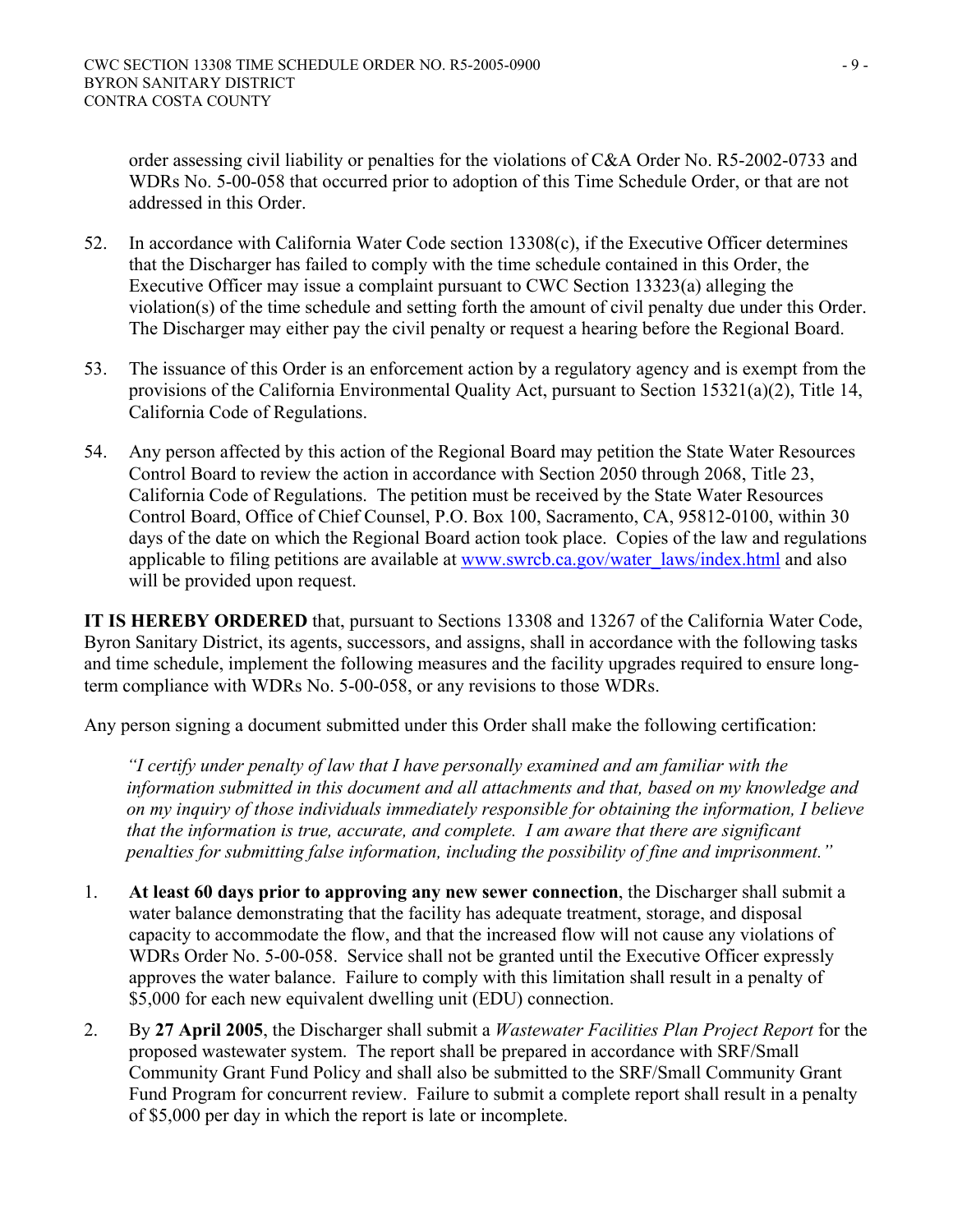- 3. If requested by staff, the Discharger shall submit a report that addresses staff's comments on the *Wastewater Facilities Plan Project Report* **within 30 days** of the date of the request. Any such request will be made in writing and will reference this Order. Failure to submit the complete report shall result in a penalty of \$1,000 per day in which the report is late or incomplete.
- 4. By **27 April 2005**, the Discharger shall submit all documentation required to obtain a grant for planning and design of the improvements described in the approved *Wastewater Facilities Plan Project Report* to both the Regional Board and to the SRF/Small Community Grant Fund Program. Failure to submit a complete report shall result in a penalty of \$2,500 per day in which a report is late or incomplete.
- 5. Within **30 days** of written notification of any inadequacies in the grant application, the Discharger shall submit all required additional information to both the Regional Board and to the SRF/Small Community Grant Fund Program. Failure to submit a complete report shall result in a penalty of \$1,000 per day in which a report is late or incomplete.
- 6. Within **60 days** of submittal of the revised planning and design grant application, the Discharger shall submit a copy of complete application(s) for an SRF loan and/or a construction grant under the Small Community Grant Fund Program. Failure to submit a complete report shall result in a penalty of \$2,500 per day in which a report is late or incomplete.
- 7. Within 240 **days** of submittal of the *Final Wastewater Facilities Plan Project Report*, the Discharger shall submit a *90 Percent Design Report* consisting of a narrative description of the design basis, design calculations, and design of the planned improvements; engineering drawings; and construction specifications. Failure to submit a complete report shall result in a penalty of \$2,500 per day in which a report is late or incomplete.
- 8. Within **30 days** of staff's approval of the 90 Percent Design Report, the Discharger shall submit a complete *Report of Waste Discharge* (RWD) for the improved wastewater treatment facility. At a minimum, the RWD shall include all of the information listed in Attachment A, the Additional Information Requirements. In accordance with State Board Resolution No. 68-16, the RWD must demonstrate, through presentation and analysis of site-specific information, that operation of the proposed system:
	- a. Will not degrade the quality of groundwater beneath the site; or
	- b. May cause degradation, but:
		- i. The degradation will not exceed applicable water quality goals;
		- ii. Best Practicable Treatment and Control (BPTC) will be employed;
		- iii. The degradation is consistent with maximum benefit to the people of the State; and
		- iv. The degradation will not unreasonably affect the beneficial uses of the groundwater.

Failure to submit a complete report shall result in a penalty of \$2,500 per day in which the report is late or incomplete.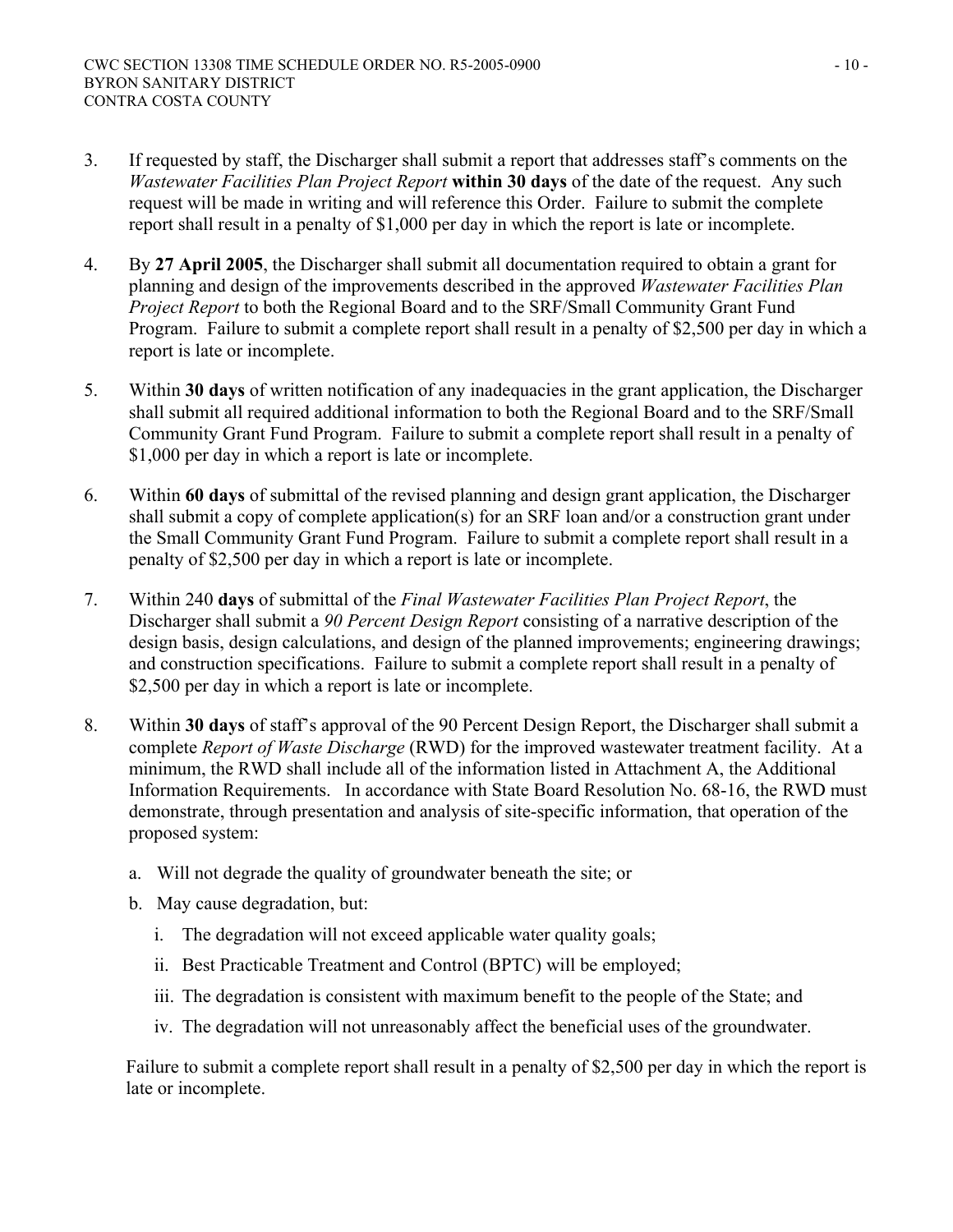- 9. If requested by staff, the Discharger shall submit a *RWD Addendum* that addresses staff's comments on the RWD **within 30 days** of the date of the request. Any such request will be made in writing and will reference this Order. Failure to submit a complete report shall result in a penalty of \$1,000 per day in which the report is late or incomplete.
- 10. Within **60 days** of receipt of the Preliminary SRF Loan Commitment or construction Grant Approval for the project, the Discharger shall submit a copy of the *Final Revenue Program* submitted to the SRF Loan Program, if SRF funds will be utilized. Failure to submit a complete report shall result in a penalty of \$2,500 per day in which the report is late or incomplete.
- 11. Within **60 days** of receipt of the Preliminary SRF Loan Commitment or construction Grant Approval for the project, the Discharger shall submit a copy of the *Authority to Award* letter from the SRF Loan Program (if applicable) and the *Notice to Proceed* issued to the contractor selected for construction of the facilities improvements. Failure to submit a complete report shall result in a penalty of \$1,000 per day in which the report is late or incomplete.
- 12. Within **15 days** of the date of the Notice to Proceed, the Discharger shall submit a copy of the certified *Negative Declaration* or other applicable CEQA document for the project. Failure to submit a complete report shall result in a penalty of \$1,000 per day in which the report is late or incomplete.
- 13. Within **30 days** of the date of the Notice to Proceed and by the **30th of the month** each month thereafter until construction is complete, the Discharger shall submit a *Wastewater System Construction Status Report*. Failure to submit complete reports shall result in a penalty of \$500 per day in which a report is late or incomplete.
- 14. Within **180 days** of the date of the Notice to Proceed, the Discharger shall submit a *letter certifying that construction is complete* and startup testing of the system is imminent. Failure to submit a complete report shall result in a penalty of \$2,500 per day in which the report is late or incomplete.
- 15. Within **240 days** of the date of the Notice to Proceed, the Discharger shall submit a *letter certifying that startup testing and operator training are complete,* and that the wastewater system is fully operational. Failure to submit a complete report shall result in a penalty of \$2,500 per day in which the report is late or incomplete.
- 16. **Beginning with the month of January 2005**, the Discharger shall submit a *Monthly Compliance Status Report.* These reports shall describe all work completed during the month to comply with this 13308 Order, the C&A Order, and the WDRs. These reports shall be submitted by the **10th day of the following month (e.g., the January monthly report is due by 10 February).**  Failure to submit complete reports shall result in a penalty of \$500 per day in which a report is late or incomplete.

In addition to the above, the Discharger shall comply with all applicable provisions of the California Water Code that are not specifically referred to in this Order. As required by the California Business and Professions Code Sections 6735, 7835, and 7835.1, all technical reports shall be prepared by, or